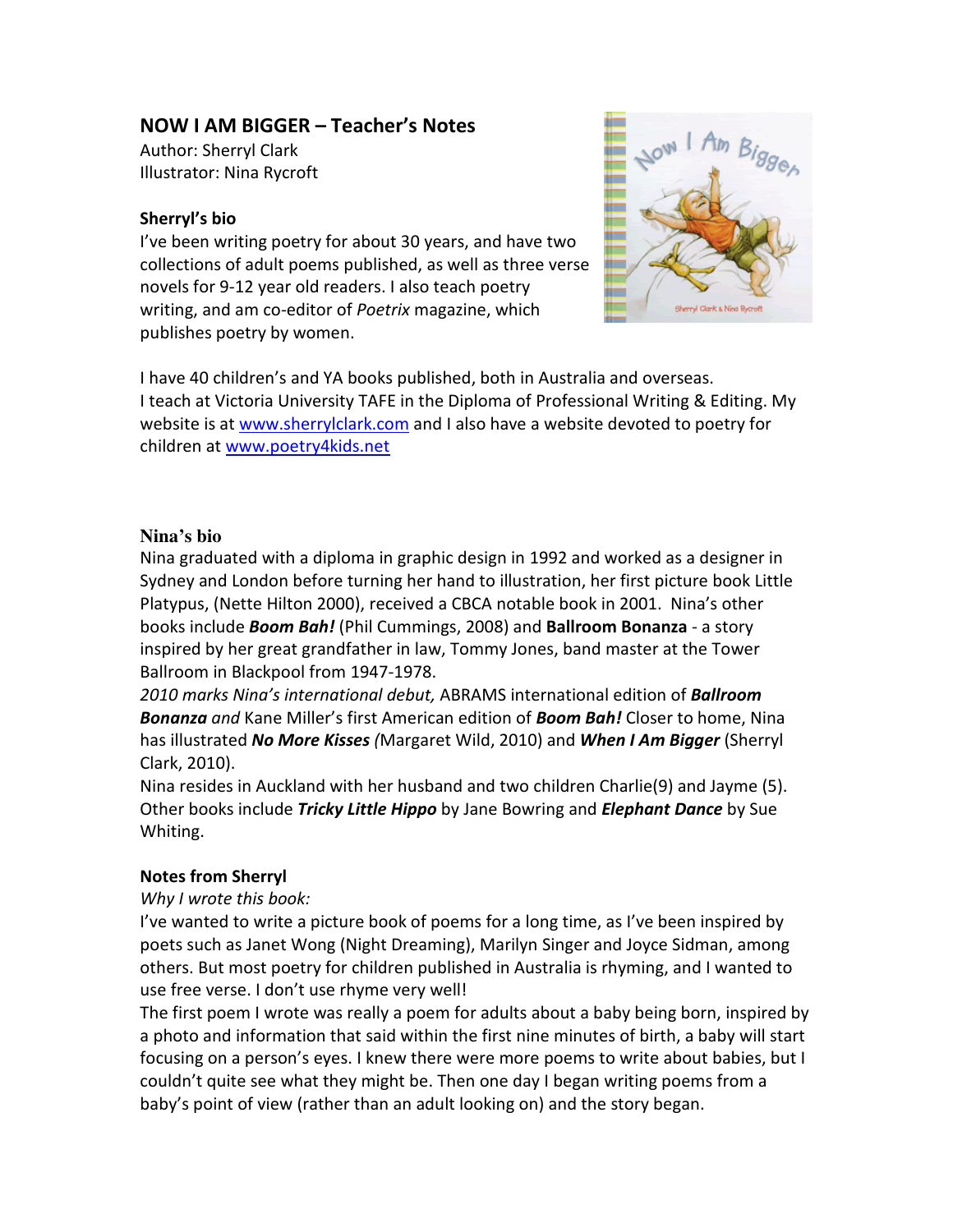Many of the poems came in flashes – it was me remembering what my daughter was like when she was a baby and toddler. I decided to focus on all the things that a very small child might experience as they discovered the world. When I got to the poem about moving from the cot into the first big bed, it seemed a natural ending. I knew this collection/story would be a challenge. Could I convincingly show a baby's world? In my writing classes, I tell my students to get down on floor in order to experience what the world looks like when you are only a metre tall! It's so easy to forget as you get bigger and bigger. I decided to apply the exercise to myself, and it helped, as did looking back at old photos and watching toddlers in all sorts of situations. Instead of rhyme, I focused on rhythm and repetition, and read the poems out loud to myself over and over.

It was such a pleasure to watch the illustrations evolve and see their final expression.

### Synopsis

Now I Am Bigger tells the story of a child growing from birth to around age three. It ends with the move from cot into first big bed. Each poem depicts a child's early experiences – e.g. eating, talking, teeth, learning to walk, meeting the dog – and then gradually moves out into the world of the supermarket and birthday party. For a growing child, the world is an amazing place and each new thing is momentous, exciting and scary.

### Writing Style

The story is told in free verse poems. Instead of using rhyme, the author has focused on rhythm, repetition and sound to create read-aloud verse. The illustrations are gentle and humorous but also highly active and engaging.

# Discussion Points

This is a book that can be read to Preps and Grade Ones, with a focus on discussion and story-telling. It can also be used very successfully with Grades 2-4, both for discussion and for the writing of their own poems. Separate ideas and activities for poetry writing are available in Now I Am Bigger - Write Your Own Poems.



Here are some ideas for discussion:

- Do you remember being very small? What do you remember? (Sights, sounds, emotions, experiences)
- Do you have a small brother or sister? Does watching them remind you of when you were small? (This is a common response to the book)
- Do you have any photos of yourself when you were a baby or toddler? (Students can be encouraged to bring photos in and share, and the teacher could create a display of these photos with the students)
- Do you have any photos of Mum or Dad when they were little? (These could add to the display as above)